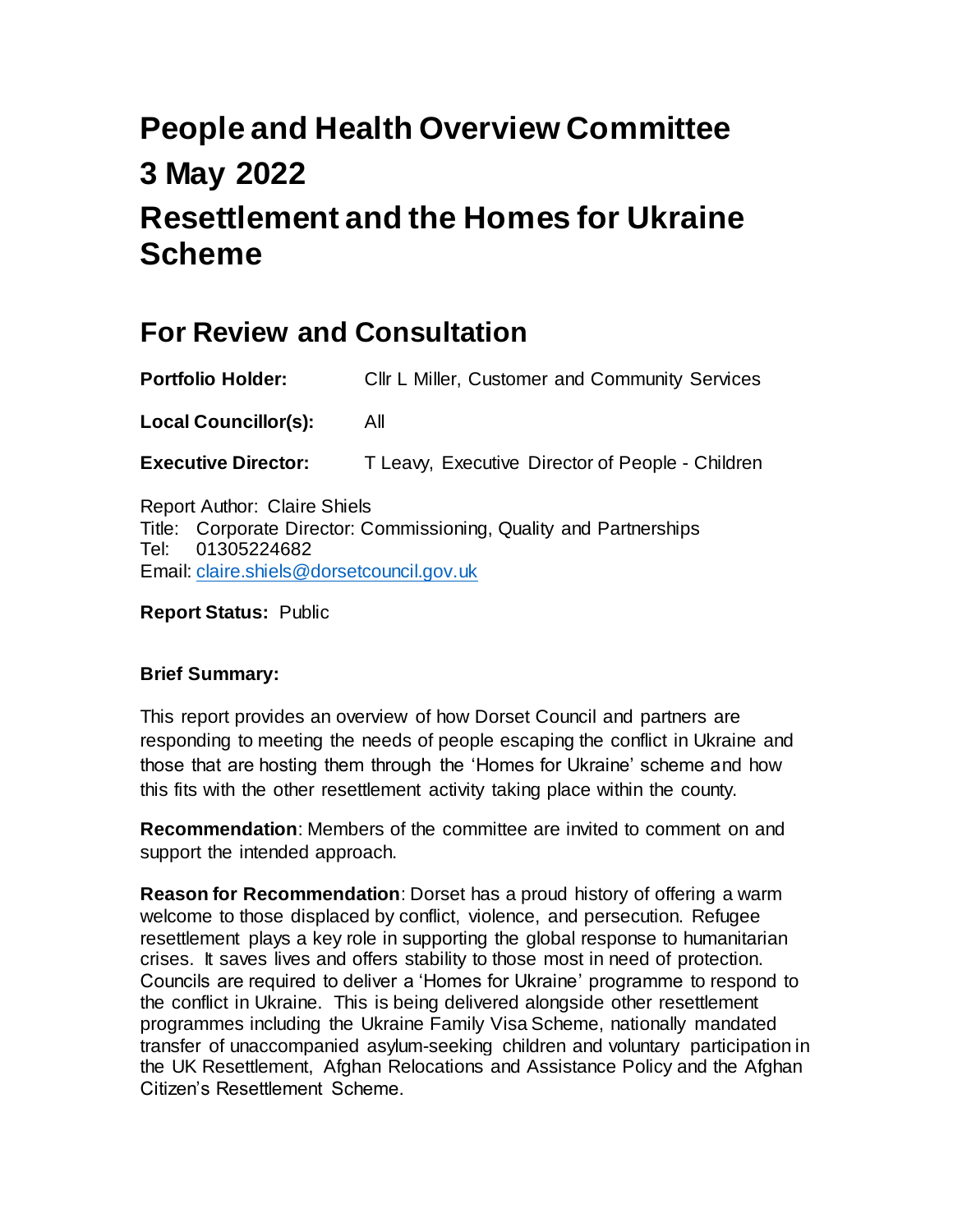#### **1. Introduction and Background**

- 1.1 This report provides an overview of how Dorset Council and partners are responding to meeting the needs of people escaping the conflict in Ukraine and those that are hosting them through the 'Homes for Ukraine' scheme and how this fits with the other resettlement activity taking place within the county.
- 1.2 Dorset is committed to offering a warm welcome to people fleeing the war in Ukraine that is sustainable over the coming months and into the future. To do this well, it is important that people are safe and well supported when they arrive, support is well coordinated, and the council has sufficient resources to meet needs.
- 1.3 There are 2 new visa schemes designed to support individuals and families. All refugees arriving through these schemes can live, work and study in the UK and access public funds. They are eligible for all local services, including help with accommodation. The Home Office undertakes basic police checks prior to issuing visas. The two schemes are described below:
	- The UK Family Scheme, led by the Home Office, offers entry visas to immediate and extended family members of British Nationals, a person with settled status or a person with refugee status or humanitarian protection. There is no additional support offered to arrivals or to family members who have supported them to come over. Local services do not receive any additional funding from the government and councils have no specific responsibilities in supporting this scheme.
	- The Homes for Ukraine Scheme, led by the Department for Levelling Up, Housing and Communities, enables people living in the UK to sponsor a named refugee. Sponsors are asked to offer a minimum of 6 months suitable accommodation and can receive a £350 'thank you' payment for up to 12 months, which will not affect benefit entitlements. Guests will be given initial financial support (up to £200) when they arrive and provided with on-going support. Councils will receive £10,500 per person for the first year and have been given specific responsibilities to support the scheme.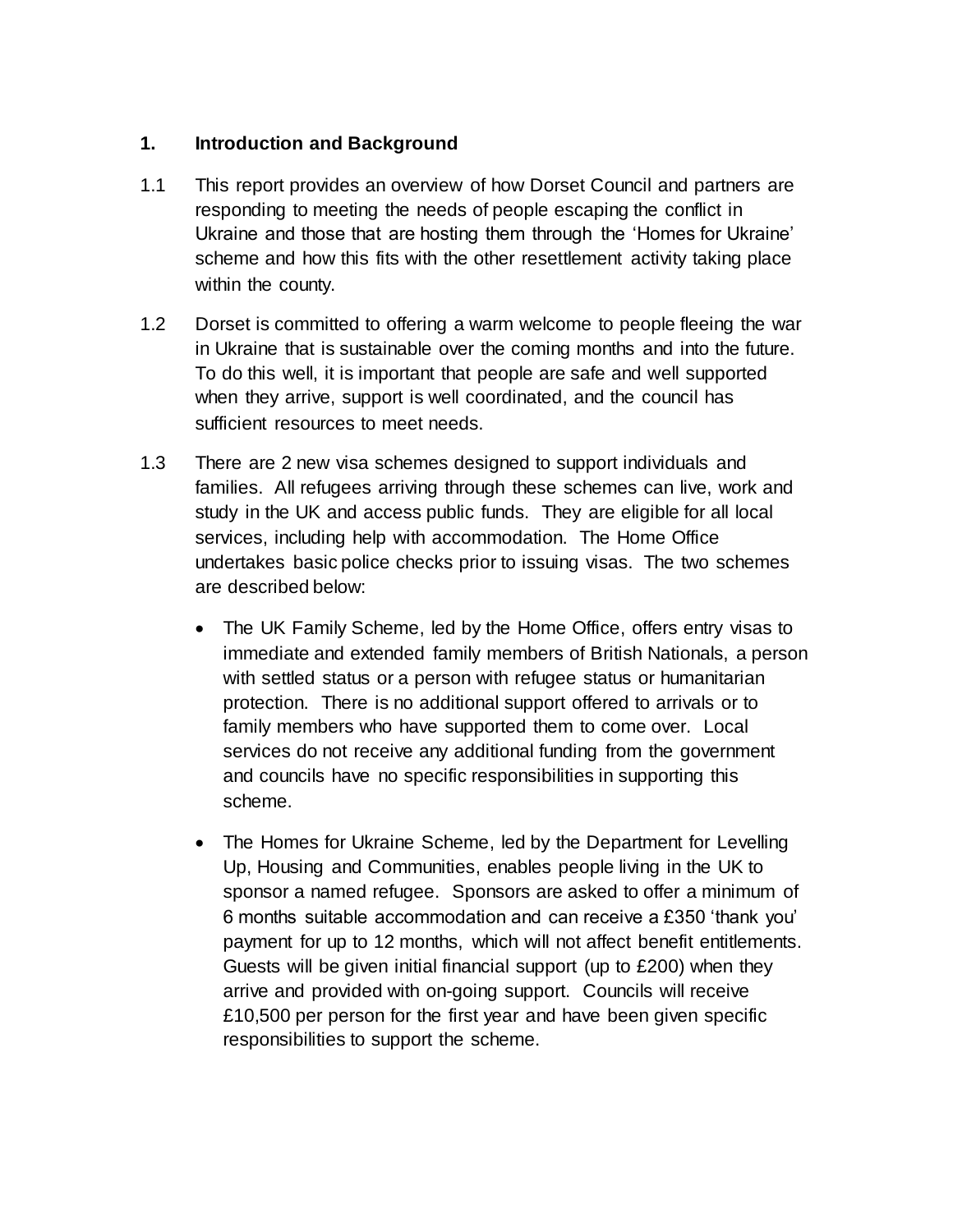- 1.4 Local councils are required to undertake the following activity to facilitate the 'Homes for Ukraine' scheme – unless otherwise stated it is expected that this activity will be covered by the £10,500 payment offered per guest:
	- Sponsor Accommodation suitability checks this includes at least one in-person visit
	- Sponsor DBS checks
	- Guest welfare checks this includes at least one in-person visit to check wellbeing and may include a needs assessment
	- Interim payments to guests of £200 per guest for subsistence costs
	- Provision of education additional per pupil funding will be provided (Early Years: £3,000; Primary: £6,580; Secondary: £8,755)
	- Service referrals, signposting to specialist services and support to access local Jobcentre Plus appointments for benefits assessments and job seeking
	- Homelessness assistance where host/sponsor arrangements breakdown
	- Community integration
	- Administering payments to sponsors this is one monthly payment per address paid in arrears, regardless of the number of guests being supported and regardless of size or location of the property. The £350 payment will be funded separately, but councils will be expected to cover the administration costs and fraud prevention costs from the £10,500 payments. Sponsors receiving these payments or hosting guests should not be disadvantaged financially and it should not affect any benefit entitlement including council tax benefits.
	- Completion of management information returns following completion of checks

# **2. Dorset Council Approach**

- 2.1 The 'Dorset Together' network, a multi-agency network of statutory and voluntary and community sector groups, formed during the Covid pandemic has been reformulated to coordinate our collective response.
- 2.2 Political leadership for the programme and community engagement is being provided by Cllr Laura Miller, with Cllr Graham Carr-Jones taking the lead on housing and accommodation aspects.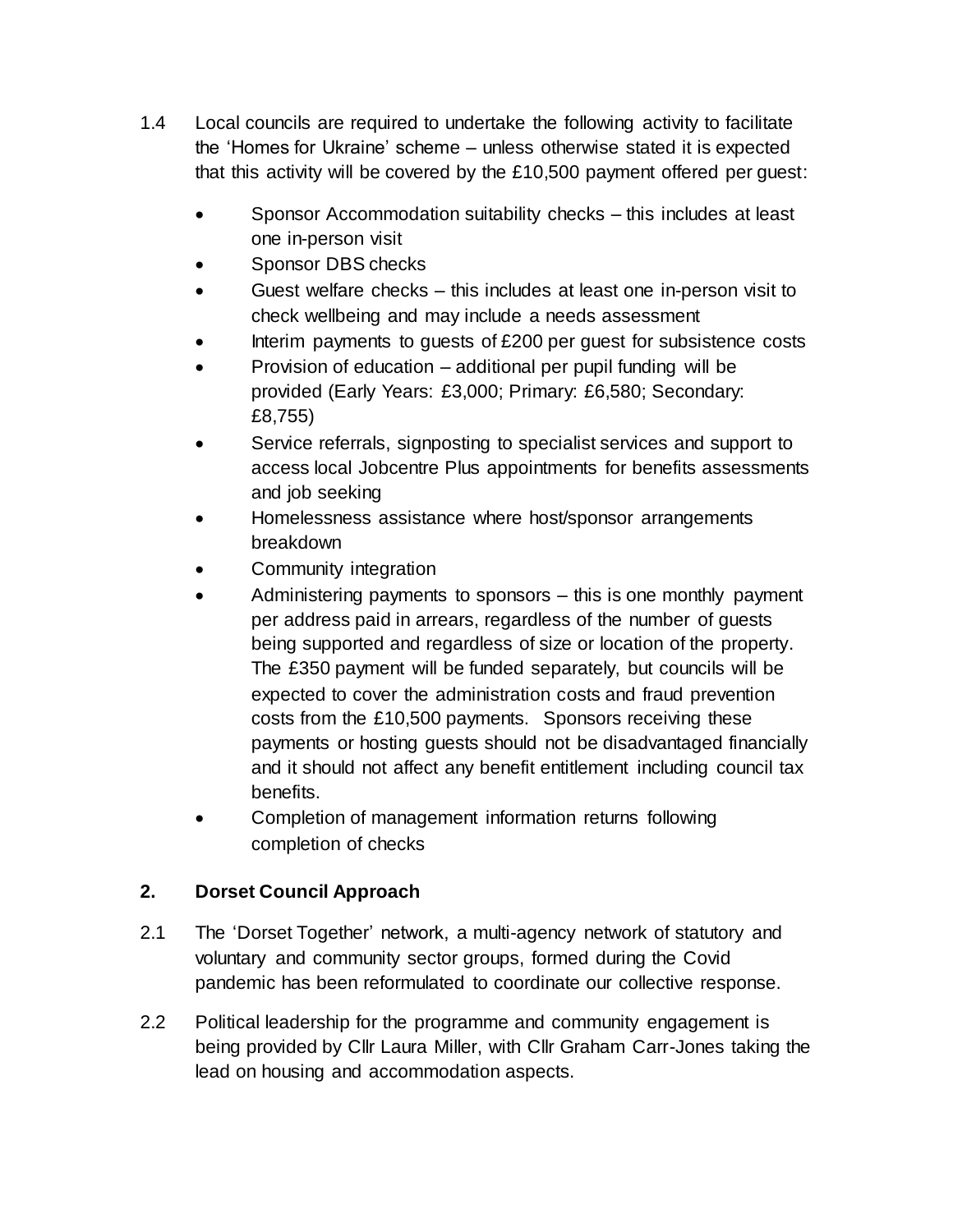- 2.3 All responses are being coordinated through Dorset Direct, but the operational response reaches across all council departments including Corporate Services, Place, Children's Services and Adult's Social Care and Housing Services, offering a 'One Council' approach. Arrangements are in place to contact hosts to arrange housing and DBS checks; undertake accommodation suitability checks, upload information to the national database; visit arrivals; arrange education; make initial payments and administer the 'thank you' payments.
- 2.4 The Dorset Together group is working with local community groups, local charities, and faith groups to enable coordination of the local effort. As well as sharing of resources, best practice and avoiding duplication, this approach enables us to target our communication strategies ensuring that timely, reliable, and up to date information is shared effectively. Local organisation, HelpAndKindness, has a list of local community groups in Dorset that can provide support for refugees, and support for sponsors. Further information can be found at <https://www.helpandkindness.co.uk/support-for-ukraine>
- 2.5 This is an emerging policy area and guidance is being regularly updated. Council officers and designated Elected Members are participating in regional and national working groups to ensure that we are addressing the issues as they emerge. Discussions have also taken place with our local MPs.

#### **3. Current Issues and challenges**

- 3.1The council is rightly proud of the offers of support from people in Dorset to those fleeing the conflict in Ukraine but responding is not without challenge. These challenges include:
	- (a) Ensuring the safety of arrivals: People escaping conflict are in a very dangerous and precarious situation and are more vulnerable to exploitation. The current phase of the Homes for Ukraine scheme is open to named guests only and has resulted in some hosts and refugees meeting through social media platforms, this route is more open to abuse. The government is working with national and international charities to help make this safer and protect both hosts and guests. Although local councils are required to undertake DBS checks, we have been informed by that national team that people will be able to travel prior to completion of these checks. There has been some frustration from some members of the public in the length of time it is taking to issue visas and in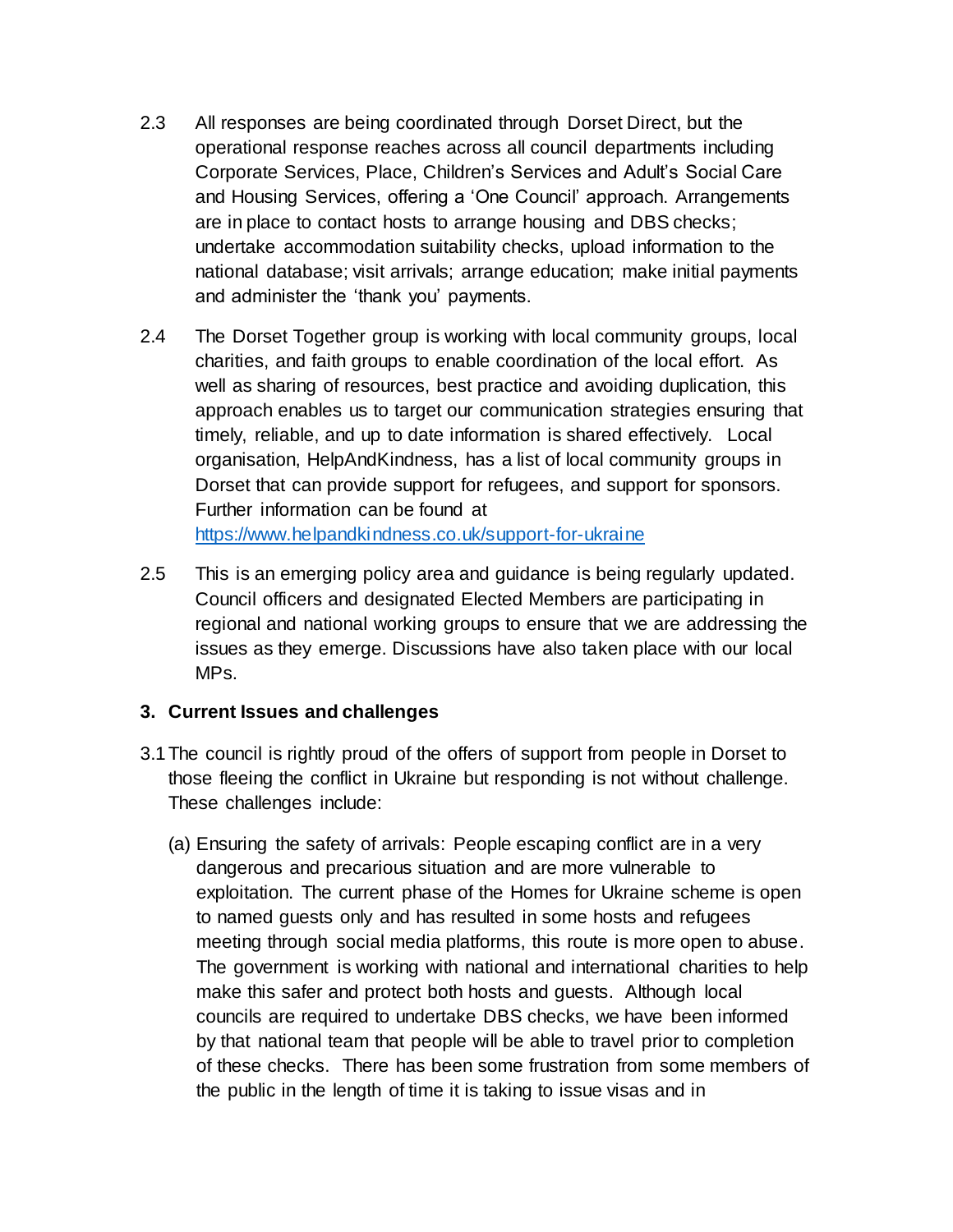understanding the scheme which has resulted in some customer complaints to the council.

- (b) Accessing support: the only route for securing additional resources (including benefit protection) both for hosts and arrivals is through the 'Homes for Ukraine' visa scheme. This support is not offered through the other visa routes. The lack of support offered for those supporting arrivals through other routes has led to frustration from some members of the public and resulted in several customer complaints.
- (c) Financial support to councils: Although the council is responsible for offering services and support to Ukrainian people when they arrive, there is no additional funding associated with this unless people arrive through the 'Homes for Ukraine' scheme, where the council will receive £10,500 per year per individual that arrives. At the time of writing we are awaiting guidance on the payment system and administration of the thank you payments.
- (d) Data quality and availability: The quality of the data received is improving and the national team are making amendments to the system in response to feedback from local councils, however, there remain some challenges for officers to work through. In addition, we are awaiting a process for informing councils of when refugees have arrived. Currently councils only have access to information about hosts and sponsors once they have been matched. Many more people have expressed an interest in hosting a Ukrainian refugee and are currently awaiting a response from the Home Office and in some cases are contacting the council to try to seek information but we are unable to respond and this is resulting in some frustration.
- (e) Host/sponsor breakdown: Currently councils are expected to provide homeless assistance in the event of host sponsor breakdown, however members will be aware that there is already pressure on the availability of accommodation in Dorset. At the time of writing we are awaiting further guidance on how re-matching with alternative hosts could work as council's do not currently have any role in matching nor do we have access to any information on potential hosts. This would be preferable to placements in emergency accommodation, particularly as we know there are potential hosts who have yet to be matched.

#### <span id="page-4-0"></span>**4. Other resettlement activity**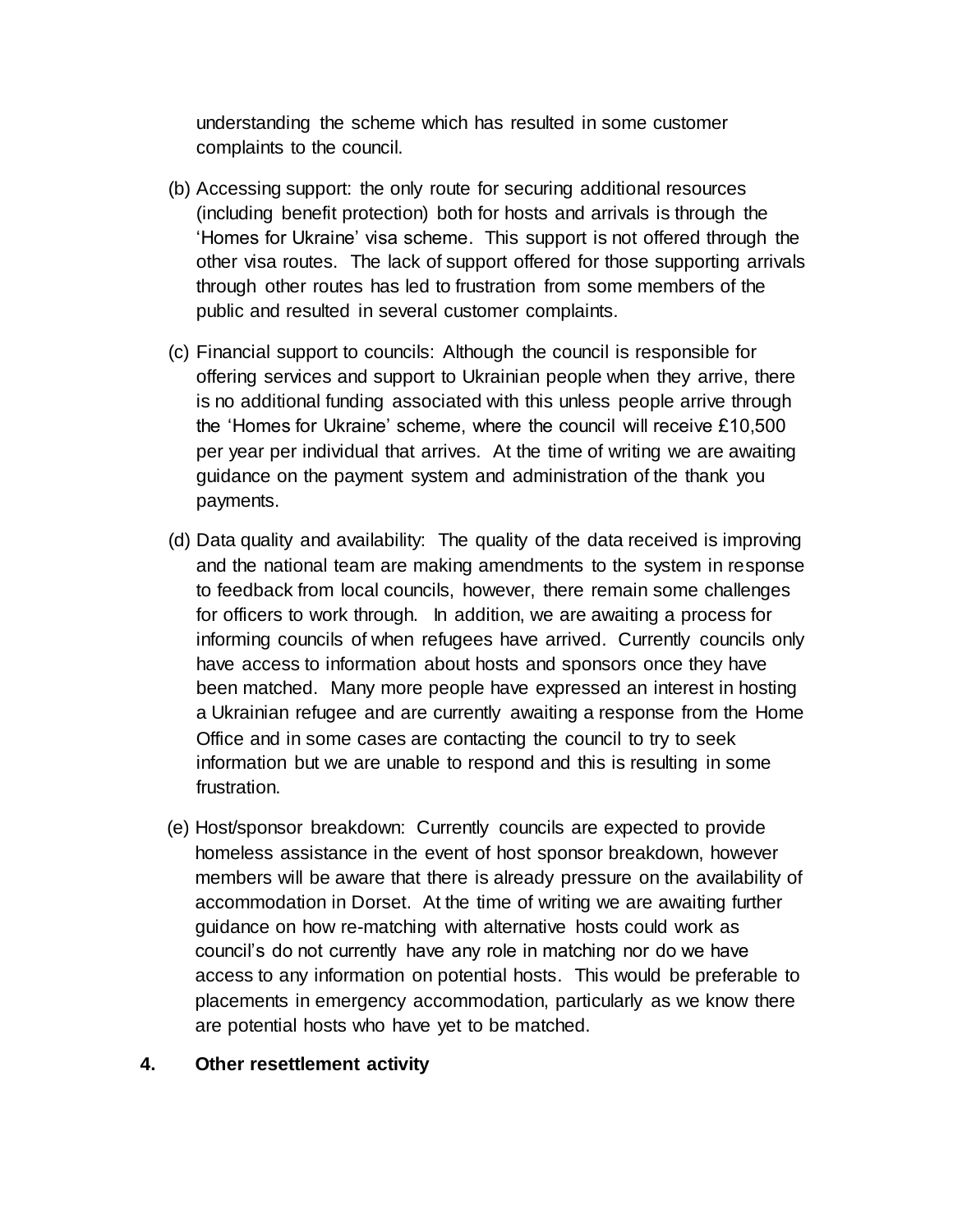- 4.1Dorset Council participated in the Vulnerable Person's Resettlement Scheme (VPRS) since 2015, helping those in greatest need, including people requiring urgent medical treatment, survivors of violence and torture and women and children at risk. This scheme closed to new arrivals in 2021 but ongoing commitment to resettlement has continued through the UK Resettlement Scheme (UKRS). Following the withdrawal of British Troops from Afghanistan the council has been participating in the Afghan Relocations and Assistance Policy (ARAP), offering support and relocation to those who have served alongside British armed forces in Afghanistan and are assessed to be at serious risk as a result of such work. The council also participated in the Afghan Citizen Resettlement Scheme (ACRS), which priorities those who have assisted the UK efforts in Afghanistan and stood up for values such as democracy; women's rights and freedom of speech and the rule of law as well as vulnerable people including women and girls at risk and members of minority groups at risk.
- 4.2These schemes are supported by a small resettlement team. Councils receive a similar level of funding (£10,500 per individual) to the Homes for Ukraine scheme. Individuals and families are housed in privately rented properties that the landlord has offered or agreed to rent to refugee families. The team also works with community groups and local charities who help families settle in Dorset or who sponsor people to arrive through a community sponsorship scheme. At the time of writing the council resettlement team has resettled over 100 Syrian and Afghan refugees through these schemes.
- 4.3The council is also required to provide care for unaccompanied asylumseeking children – these are children and young people who are seeking asylum in the UK but have been separated from their parents and carers. While their claim is processed, they are cared for by a local authority. The local authority in which the child first arrives is normally responsible for their care. This has placed a disproportionate pressure on some local authorities who have significant ports of entry and in Croydon where the Asylum Entry Point is based. In response to these pressures the government introduced a National Transfer Scheme to ensure a more even distribution of separated children seeking asylum across the country, participation in the scheme was voluntary. In the Summer of 2020, due to increased pressures the government introduced reforms to the scheme, including the introduction of a rota, with local and regional quotas and an increase in the payments made to local authorities. In July 2021, the government made the decision to mandate the scheme and since then local authorities are required to participate in the rota. The council has 10 days to find a placement for the children and young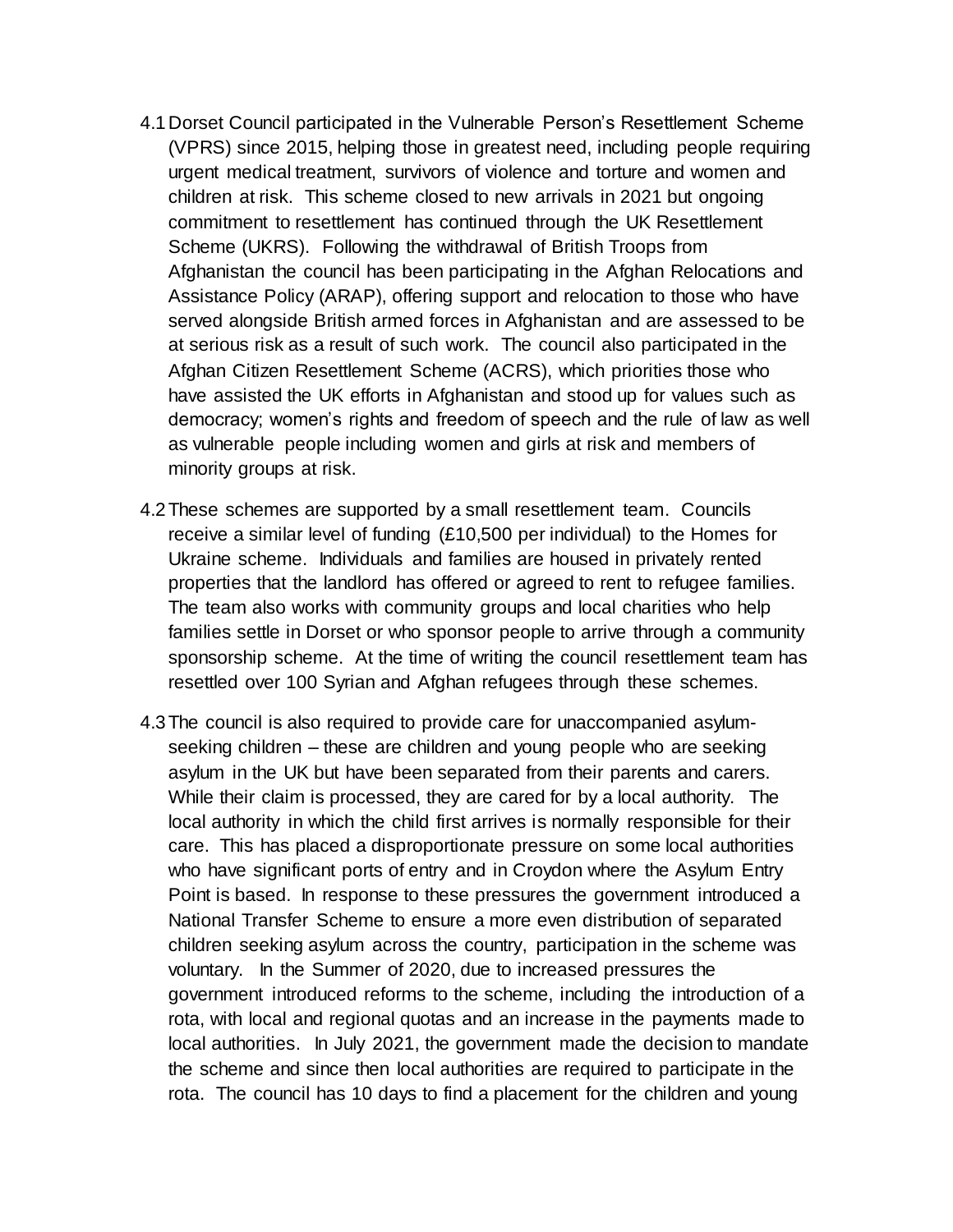people assigned to them. Despite our best efforts, the council is facing significant challenges in securing sufficient local accommodation and as a result many children and young people are being placed at a distance. There is currently a shortfall between the funding local government receives and the actual cost of caring separated children and young people seeking asylum. At the time of writing the council is caring for 22 unaccompanied minors aged between 14 and 17 years.

# <span id="page-6-1"></span>**5. [Financial](#page-4-0) Implications**

Government has issued information on the grant payments that will be made to the local authority to support the Homes for Ukraine scheme, but the likely allocation to the council is not yet known. The council has already invested in securing capacity in Dorset Direct, in expansion of the resettlement team and in additional capacity for welfare checks. Accommodation suitability checks are currently being carried out using existing capacity, however this may change based on demand. Costs already incurred will be offset against the grant allocation and closely monitored through the life of the programme. There may be additional costs, yet to be quantified for all services, but, if housing assistance is required – potentially placing a pressure on the Adults Social Care and Housing budgets.

There are some unknown financial implications for arrivals from Ukraine through other Visa routes as this scheme does not attract any additional payment, but individuals are eligible for all council services. As above there may be additional costs to all services, but in particular if housing assistance is required potentially placing a pressure on the Adults Social Care and Housing budgets.

The UK Resettlement scheme and the Afghan resettlement programmes are grant funded and is spend is in line with the grant received.

There is a shortfall in the amount received for caring for unaccompanied asylumseeking children and young people which may place a pressure on the Children's Services budget.

#### **6. [Climate](#page-6-0) Implications**

None identified

# <span id="page-6-0"></span>**7. [Well-being](#page-6-1) and Health Implications**

<span id="page-6-2"></span>Refugees and people seeking asylum have been through great hardship and settling in a new country is a huge challenge. Many will have faced long and hard journeys and spent time in harsh and overcrowded conditions which may